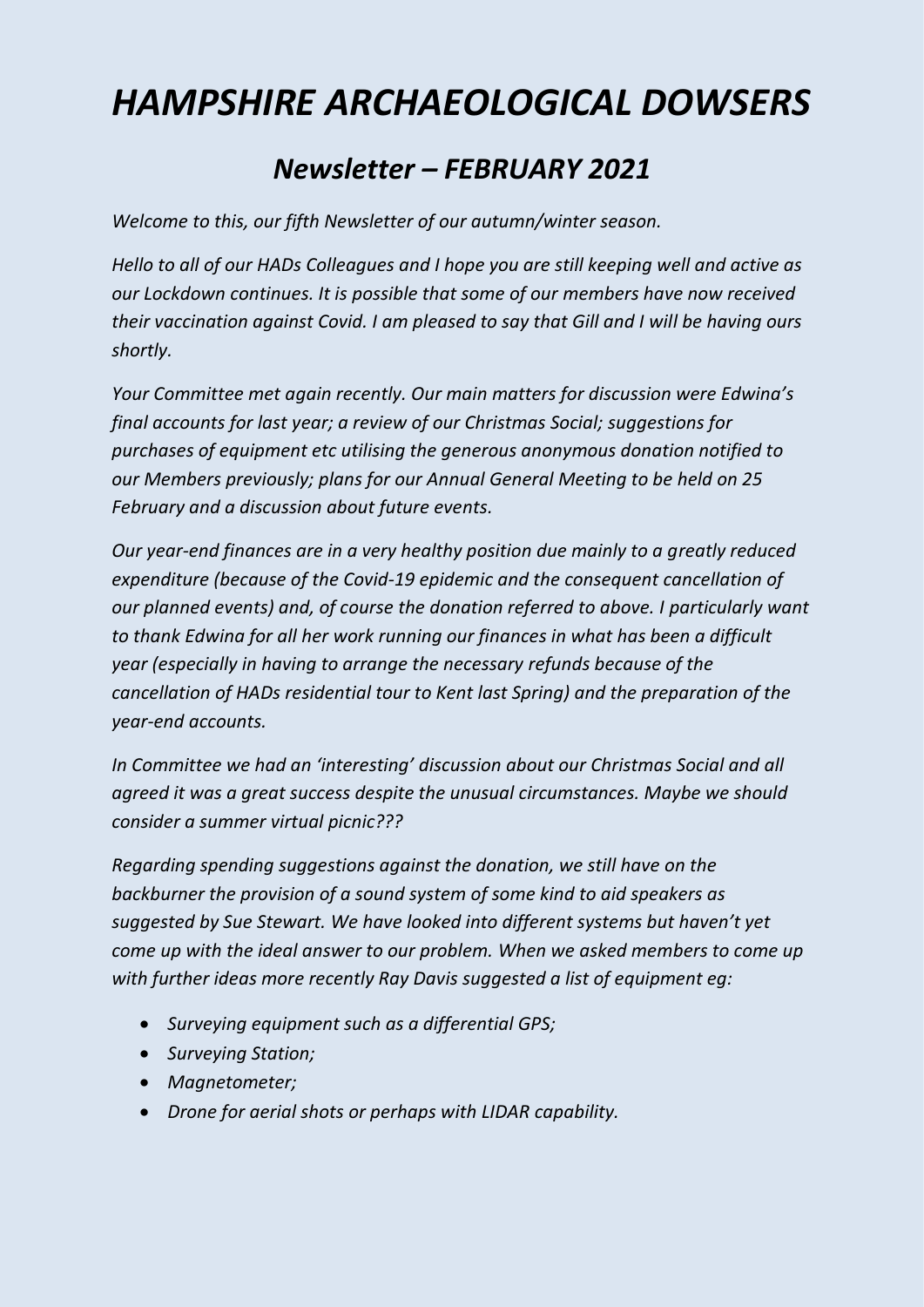*All of the above would be very useful in our long-term future activities but might be beyond our current resources, but they will be examined.*

*The Committee is anxious to receive further suggestions from other members so, please, could you get your thinking caps on.*

*As to future events (all via Zoom), on 2 February Don will be giving the next talk in his 'History of Winchester' series and this time his topic will be 'The Victorian Period; on 16 February Don continues his 'History of Winchester' with 'The Edwardian Period to the Present Day'; our AGM will be held on 25 February. The agenda, minutes of the 2020 AGM, a Brief Chairman's report and the Treasurer's report together with the 2020 accounts will be emailed to all members in due course and Don will email the Zoom link as usual. At the end of the AGM we will enjoy a talk by Don on 'The History of St Cross Hospital'. I am afraid we won't be able to provide Cheese & Wine after this year's AGM, but I am sure you will be able to make your own arrangements! And finally (for the time being) on 25 March Andy Skinner will be returning with 'Southampton in the Age of Spas, Springs and Highwaymen' (an intriguing title!).*

*The Committee also talked about arranging additional talks (via Zoom) in April and May and these are currently under consideration as well as ideas for talks in the Autumn/Winter season.*

*Speaking of virtual talks, may I please turn to our use of Zoom. There have been some comments about how Zoom is used by some participants and Sally agreed to put some useful hints together and they are attached with this Newsletter. In the meantime, can I please remind all participants to turn off their microphones and video link when a speaker is presenting his talk – it can be quite off-putting for there to be background noise during a talk and to be aware of 'off-stage' movements when a participant hasn't turned off their video and therefore remains on screen. Many thanks for your co-operation.*

*It just leaves me to wish you all, on behalf of your Committee, continuing safety into 2021 and we look forward to seeing you all again at our future events.*

*………………………………………*

*Paul (Herbert), Chairman, HADs*

*28 January 2021*